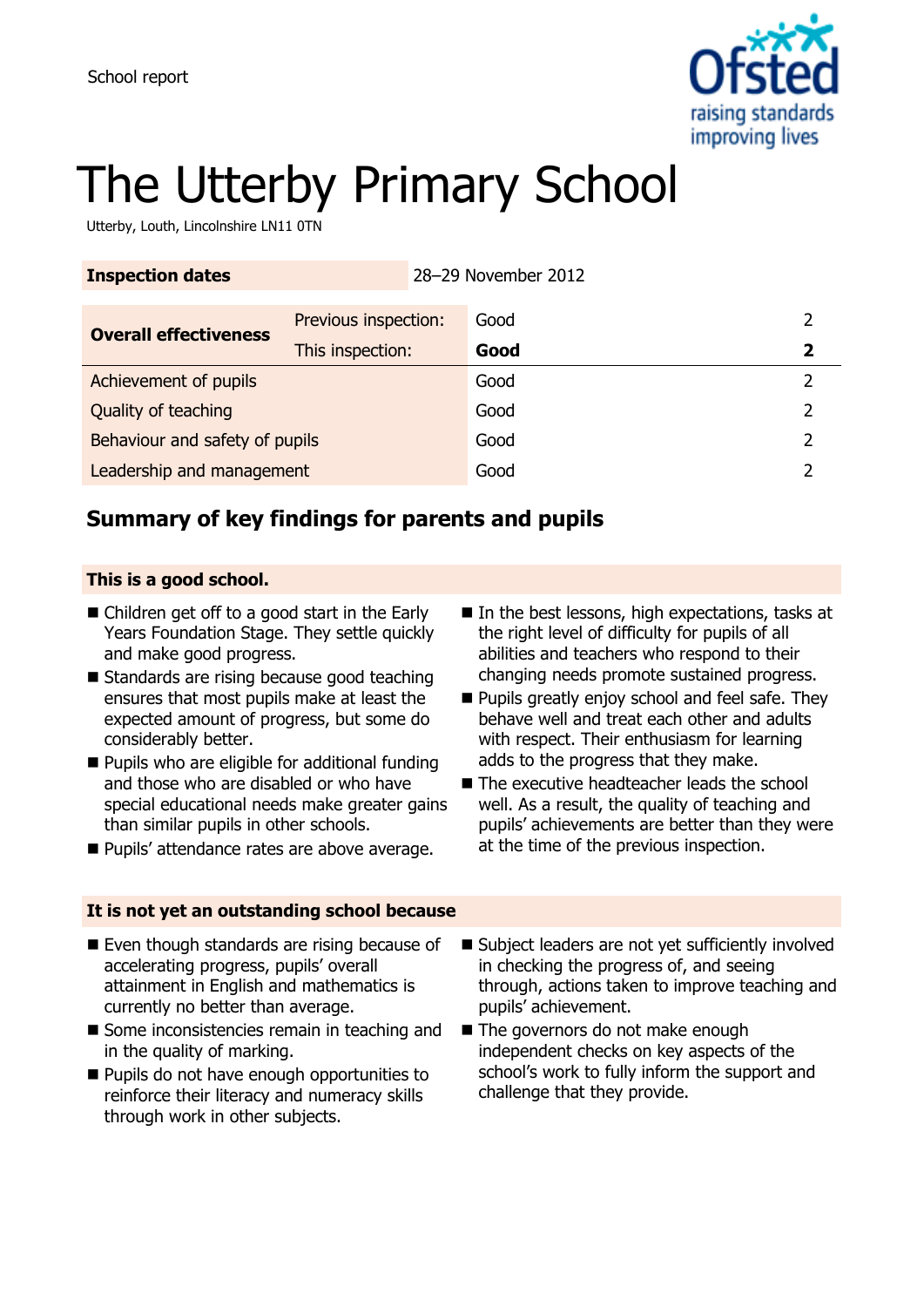#### **Information about this inspection**

- The inspector observed teaching in all classes covering Reception to Year 6. In doing so, he visited seven lessons and group-teaching sessions.
- The inspector had discussions with parents and carers, pupils, teachers, the executive headteacher, representatives of the governing body and a local authority officer.
- The inspector examined information on pupils' attainment and progress, and the work in pupils' books.
- He also examined a range of documents, including the school's self-evaluation and improvement planning.
- The views of nine parents and carers who responded to the online Parent View survey were analysed and taken into account. The views of other parents and carers received during the inspection were also taken into account.

#### **Inspection team**

Glynn Storer, Lead inspector **Additional Inspector** Additional Inspector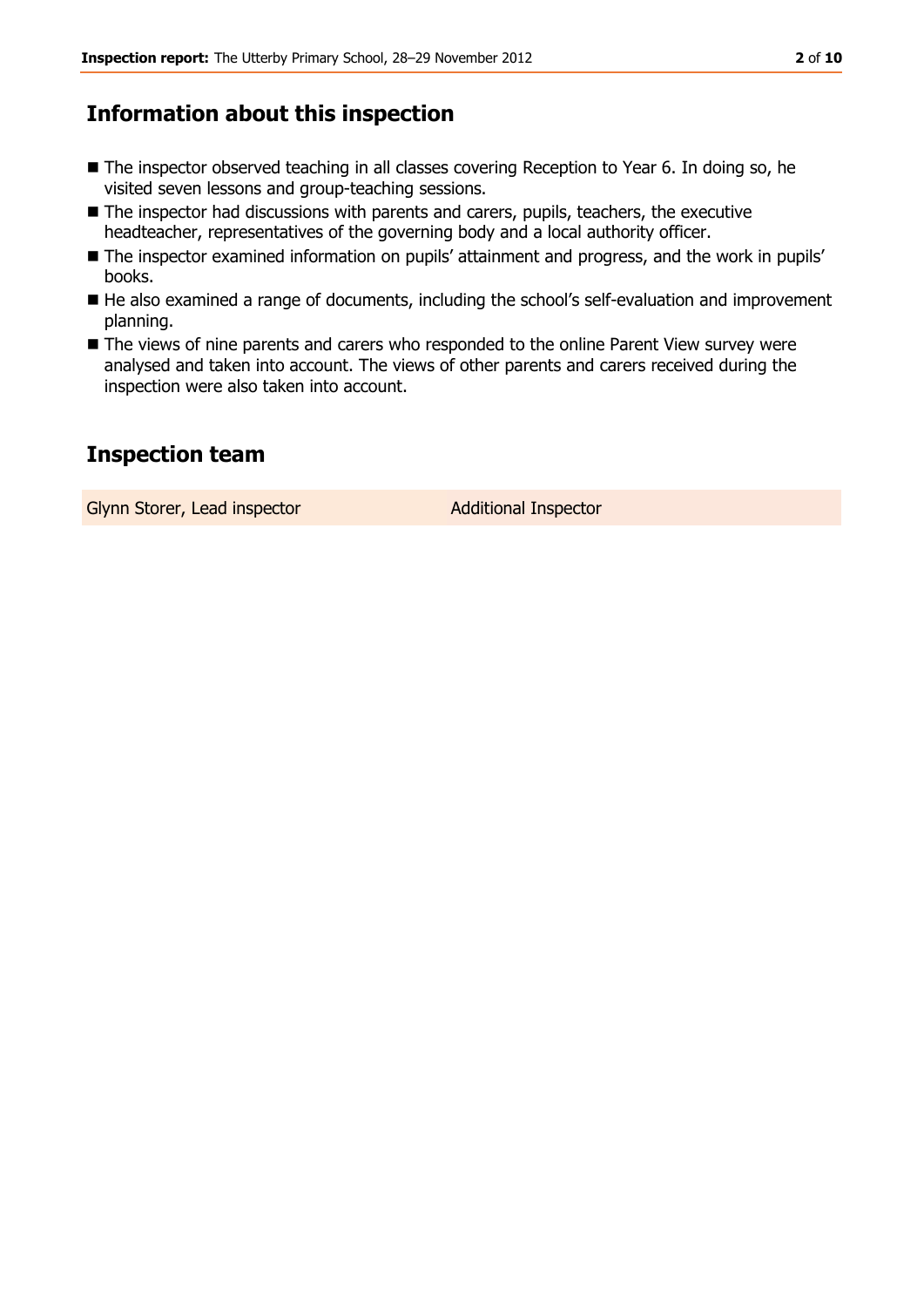# **Full report**

# **Information about this school**

- The Utterby Primary is much smaller than the average-sized primary school.
- Almost all pupils are from White British backgrounds and all speak English as their first language.
- $\blacksquare$  The proportion of pupils known to be eligible for extra support through pupil premium funding is broadly average.
- $\blacksquare$  The proportion of disabled pupils and those who have special educational needs supported by school action is above average. The proportion supported at school action plus or through a statement of special educational needs is broadly average.
- **The proportion of pupils who join partway through their primary school education is above** average.
- The school's most recent results cannot be compared to the government's current floor standards, which set the minimum standards for pupils' attainment and progress, because there were not enough pupils to make such comparisons meaningful.
- The school is a partner in the Utterby and North Thoresby Federation. The executive headteacher directs the work of both schools.
- $\blacksquare$  The school is due to convert to academy status in the early part of 2013.

## **What does the school need to do to improve further?**

- Further raise standards of attainment in English and mathematics by tackling inconsistencies in teaching and, in particular, by ensuring that:
	- all lessons proceed at a brisk pace
	- work for all pupils is set at levels that are not easy or too hard
	- all marking gives pupils clear guidance on how to improve their work, and that pupils follow up such guidance conscientiously
	- pupils have good, regular opportunities to reinforce their literacy and numeracy skills through work in different subjects.
- **Improve leadership and management by:** 
	- giving subject leaders a more prominent role in improving their subject areas
	- $-$  extending the checks carried out by governors, so that they are more able to question leaders and call them to account for how well the school is doing, and to evaluate the impact of the decisions they take.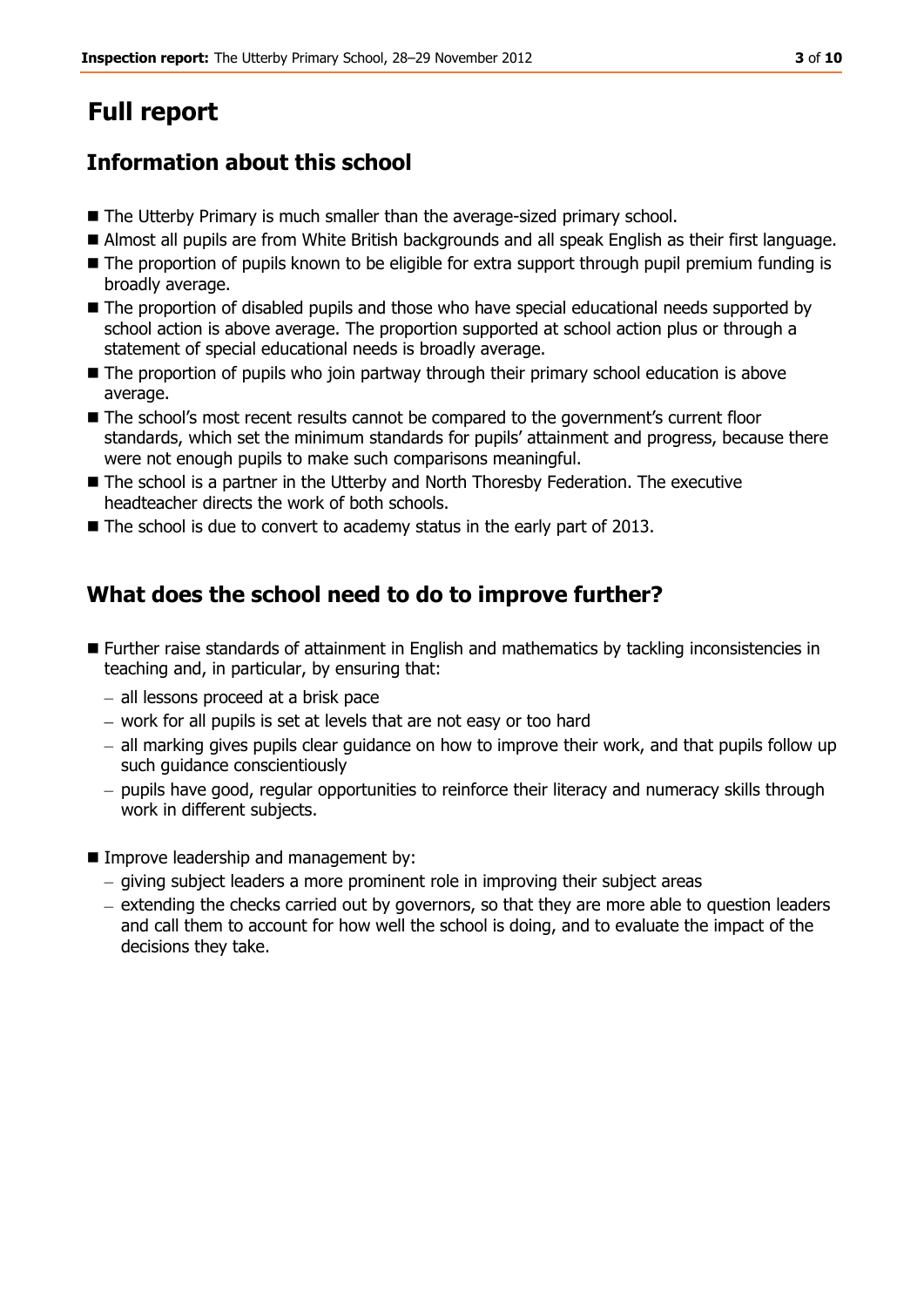## **Inspection judgements**

#### **The achievement of pupils is good**

- Children in the Early Years Foundation Stage are settled and happily integrated with older pupils in the class. A good range of activities, taught sensitively by adults, and lots of outdoor learning and play help children to make good progress from the start.
- Children's attainment on entry varies considerably in this small school and is often below the level typically seen for their age. Nevertheless, most children make good gains during their Reception Year and enter Year 1 with skills that are broadly average.
- Standards of attainment in reading, writing and mathematics in Key Stage 1, once well below average, have risen steadily over the last four years as pupils' progress has improved. Historic underperformance has been eliminated and standards are now broadly average by the end of Year 2, as are overall standards in English and mathematics by the end of Year 6.
- The results of the Year 6 national tests in the last two years and the information that the school keeps about each pupil's progress show that standards in Key Stage 2 are also rising year on year. The Year 6 results in 2012 improved on below-average outcomes in 2011. Information on the progress of the pupils now in Year 6 shows that an overall trend of improvement is continuing. They are on course to attain above-average standards by the end of the year, as improved levels at the end of Year 2 feed through to Key Stage 2.
- Attainment in reading is average. By the time they leave school, virtually all pupils read competently and some read well. Improved approaches to the teaching of letters and the sounds they make are improving the progress of younger pupils and helping those who are less confident to read unfamiliar words. Older pupils say that they enjoy reading and are developing clear preferences in their choice of reading matter.
- Almost all pupils make good progress over time. The proportion of pupils making progress at or above the expected rate compares favourably to the national picture. Pupils of all abilities and from all backgrounds, including those who face barriers to learning, make good gains from their various starting points.
- Disabled pupils and those who have special educational needs often exceed the performance of similar pupils nationally. Over time, they make similar gains to those made by all other pupils in school.
- The school makes good use of the additional funding it receives through the pupil premium. This provides extra teaching and support staff so that the class for pupils in Years 3 to 6 can be split into two smaller teaching groups for English and mathematics. It is also used to provide extra help and guidance for eligible pupils, who do well because this support closely matches their needs. As a result they are making better progress than that of similar pupils nationally. There is no appreciable gap between the progress made by these pupils and that of all other groups.
- The school receives a relatively high proportion of pupils who have moved from other schools or from other parts of the country. Their attainment levels sometimes have a disproportionate impact on standards data because the year groups are so small. Importantly, however, as these pupils settle in, their progress accelerates and they achieve well during their time in this school.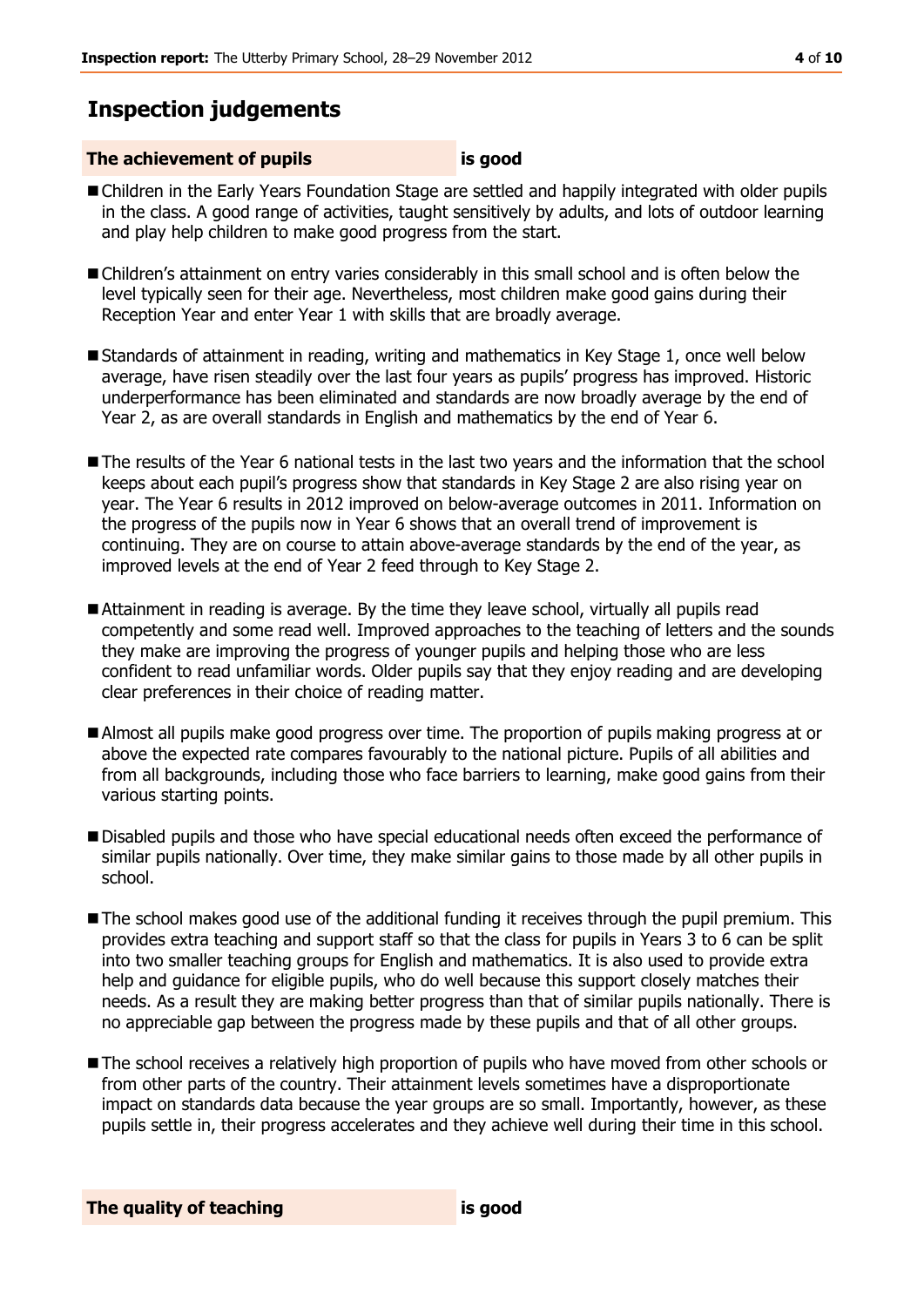- Parents and carers are unanimous in the view that their children are taught well. Inspection evidence is consistent with their positive views.
- There has been a high turnover of staff since the last inspection. Successful recruitment means that recently appointed teachers have brought new strengths that have added to the overall quality of teaching. These are reflected in rising standards and a strong picture of pupils' progress.
- Teaching in the Early Years Foundation Stage is good. The phase leader has established a good level of consistency of approach across the team that benefits the children at this early point in their school life. Additional adult support is good, for example in the effective teaching of letters and the sounds that they make. Children's evident enjoyment ensures that they get off to a good start in this important area of learning.
- In the best lessons, tasks are pitched at exactly the right level for all pupils. The teacher's enthusiasm for the subject engages pupils' interest and motivates them to learn. Teachers have high expectations. Tasks for pupils of all abilities are challenging but attainable.
- **Teachers throughout the school manage pupils' behaviour effectively and instil positive attitudes** to learning. As a result, pupils are confident and readily rise to the challenge of work that makes them think hard. Their perseverance and good work rate contribute to the progress that they make.
- Teachers plan lessons conscientiously and modify their daily plans in the light of pupils' performance at each stage. This is good practice, but there are times when planning does not result in good learning. Occasionally, tasks are pitched at the wrong levels; when work is too hard for pupils to cope with, they make little progress.
- At other times, lesson introductions are not always as clear and succinct. On these occasions, pupils are unsure about what they are expected to do and have too little time to apply and reinforce their learning independently. This results in a slower rate of learning, or in skills not being properly understood and practised.
- Good support for pupils who are at risk of underperforming, including disabled pupils and those who have special educational needs, makes sure they achieve well. The role of additional adults in the classroom is carefully planned, as is the purpose of any extra teaching or guidance that these pupils receive.
- Comments in pupils' writing and mathematics books often strike a good balance between praise and constructive feedback on how to improve. Pupils are beginning to act on such feedback and, in doing so, reinforce learning. However, inconsistencies in the quality of teachers' marking, and a lack of rigour in follow-up with pupils, diminish the impact of this aspect of teaching as a tool for raising attainment.
- Through its federation arrangement, the school has a deliberate policy of 'spreading' the expertise of its teachers. Teachers with particular skills or abilities teach in both schools and this arrangement enhances teaching and learning across a range of subjects, including physical education, art and design.

#### **The behaviour and safety of pupils are good**

**Pupils behave consistently well in lessons and around the school. In class, pupils are attentive** and respond well to teachers' expectations. They take part enthusiastically in all activities and make an effort to succeed. They have positive attitudes to school that add to the quality of their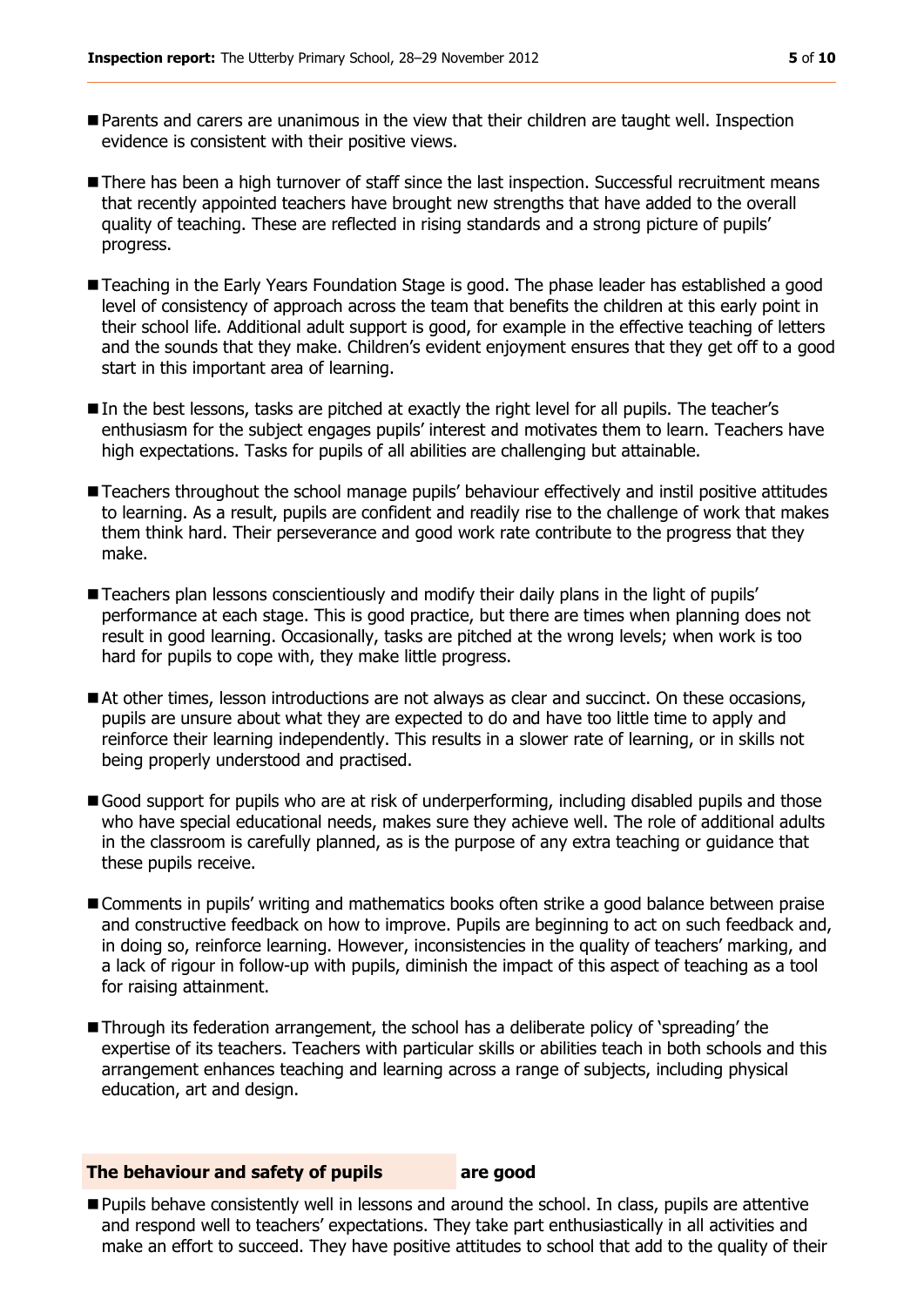learning. One pupil commented: '(Our school) is entertaining and friendly.'

- Teachers have suitably high expectations of pupils' behaviour and attitudes to work. The school has effective procedures for promoting good behaviour and teachers generally use them well. As a result, most lessons proceed at a good pace and are rarely interrupted by poor behaviour.
- All parents and carers who responded to the online questionnaire felt that behaviour is good and praised the school's approach to ensuring their children's safety.
- A very small minority of responses expressed concern about how well the school deals with bullying. Discussions with pupils indicate that they understand the nature of bullying of many kinds, and say that in this school bullying is rare. They have confidence in teachers and other adults to deal with any such incidents that occur.
- **Pupils say that they feel safe and well cared for in school. They know how to keep themselves** and others safe. While play is often boisterous, pupils cope sensibly with the restricted play area. Older pupils act responsibly and show consideration for younger friends. They include them in their games and play in a way that is unlikely to cause harm or upset.
- **The school has a strong 'family' atmosphere. As one pupil said: 'It's good that we are a small** school because nobody gets left out.' This, along with pupils' enthusiasm for all aspects of school life, is reflected in consistently above-average attendance in recent years.

#### **The leadership and management are good**

- The executive headteacher has provided strong leadership. She has rebuilt the teaching team and ensured that all staff across the federation have leadership roles. This makes everybody play a part and generates high levels of commitment to identified areas for improvement.
- **Leaders' awareness of the school's strengths and weaknesses is accurate, and they are** uncompromising in identifying what needs to be improved. The executive headteacher communicates high expectations that are shared by all staff. Consequently, there is a very strong sense of teamwork.
- **Effective procedures for managing teachers' performance and good-quality, ongoing training** have improved teaching. Inadequate teaching has been eliminated and an increasing amount of teaching is good or better.
- The criteria used for evaluating teaching are based on challenging targets for improving pupils' progress. Teachers are held to account rigorously for meeting such targets, which are also at the heart of the matter when the governing body considers salary enhancements.
- The executive headteacher has managed her wider role within the federation with great skill. She has tackled new challenges boldly and, in doing so, has ensured that nothing impinged on the drive for improvement in this school.
- The forming of the federation has already yielded numerous benefits. These include shared expertise in the classroom, a better distribution of leadership roles and responsibilities, access to a wider range of resources and facilities, economies of scale in organising events for pupils and joint training initiatives. All of these add to the school's capacity to sustain improvement in the future.
- **The introduction of an improved plan for teaching the full range of primary subjects is another** emerging area of success. It is firmly based on the teaching of skills and is enriched well by a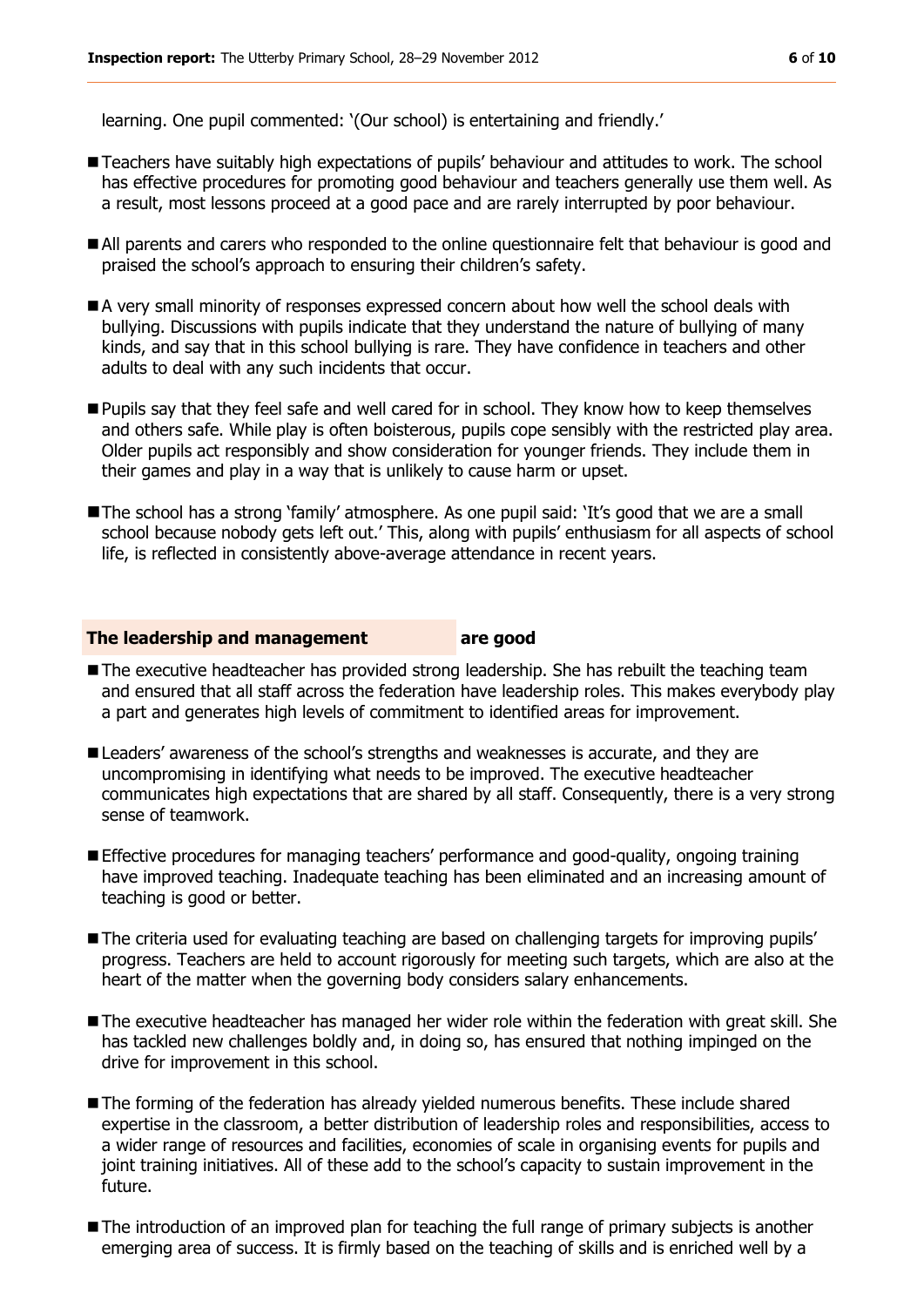wide variety of special events and visits out of school. Pupils have had a big say in the content, which helps ensure that it has added relevance, and promotes both engagement and enjoyment. This is reflected in a pupil's comment that 'teachers make learning fun'.

- The work of the wider leadership group is still developing. All have contributed ideas and launched measures aimed at bringing about improvement. However, as yet they have had limited opportunities to check in an organised, in-depth way on the progress of such measures and, where necessary, to see them through to a successful conclusion.
- Although school leaders have rightly given priority to improving pupils' skills in literacy and numeracy, pupils do not get enough opportunities to use and apply their literacy and numeracy skills in subjects other than English and mathematics.
- Pupils' spiritual and cultural development is nurtured well through art, design, drama and music. Social and moral development is fostered well through regular opportunities to learn about local history and global issues, and through clearly defined boundaries of what is right or wrong. Pupils are self-disciplined and readily take on responsibilities, for example as school councillors, and they respond with compassion and generosity to charitable events.
- The local authority's support for the school over recent years has been effective and proportionate to need. At present, the school receives relatively 'light-touch' support. This is appropriate because the school has shown that it has a good capacity for sustained improvement, largely through its own resources.

#### ■ The governance of the school:

The governing body benefits from a good range of professional and community expertise that contributes effectively to aspects of its oversight of the school. Governors arrange regular training in order to keep abreast of the increasing responsibilities that they must fulfil. They check regularly to make sure that the premises are safe, that health and safety requirements are met and that other safeguarding procedures meet all current national requirements. Under the leadership of the recently appointed Chair, the governing body is striving to bring greater rigour to the ways in which it evaluates the work of the school. Governors have a clear 'big picture' of the school's performance and how it compares to other schools. They can talk about some of their specific decisions, such as how pupil premium funding has been spent. At present, they do not carry out enough independent checks to be able to fully evaluate how this and other decisions affect the quality of teaching and pupils' learning and progress.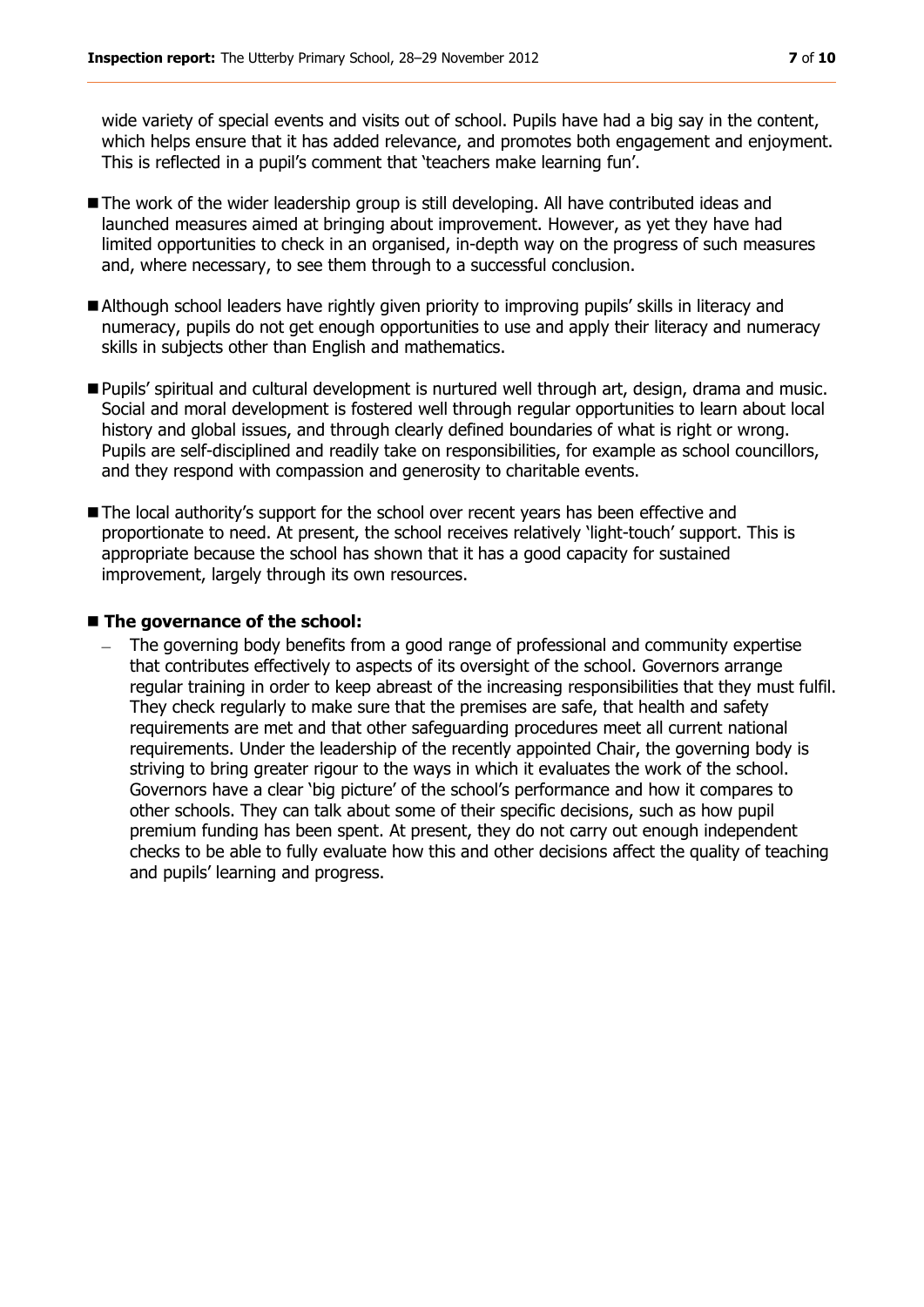# **What inspection judgements mean**

| <b>School</b> |                         |                                                                                                                                                                                                                                                                                                                                                                         |
|---------------|-------------------------|-------------------------------------------------------------------------------------------------------------------------------------------------------------------------------------------------------------------------------------------------------------------------------------------------------------------------------------------------------------------------|
| <b>Grade</b>  | <b>Judgement</b>        | <b>Description</b>                                                                                                                                                                                                                                                                                                                                                      |
| Grade 1       | Outstanding             | An outstanding school is highly effective in delivering outcomes<br>that provide exceptionally well for all its pupils' needs. This ensures<br>that pupils are very well equipped for the next stage of their<br>education, training or employment.                                                                                                                     |
| Grade 2       | Good                    | A good school is effective in delivering outcomes that provide well<br>for all its pupils' needs. Pupils are well prepared for the next stage<br>of their education, training or employment.                                                                                                                                                                            |
| Grade 3       | Requires<br>improvement | A school that requires improvement is not yet a good school, but it<br>is not inadequate. This school will receive a full inspection within<br>24 months from the date of this inspection.                                                                                                                                                                              |
| Grade 4       | Inadequate              | A school that has serious weaknesses is inadequate overall and<br>requires significant improvement but leadership and management<br>are judged to be Grade 3 or better. This school will receive regular<br>monitoring by Ofsted inspectors.                                                                                                                            |
|               |                         | A school that requires special measures is one where the school is<br>failing to give its pupils an acceptable standard of education and<br>the school's leaders, managers or governors have not<br>demonstrated that they have the capacity to secure the necessary<br>improvement in the school. This school will receive regular<br>monitoring by Ofsted inspectors. |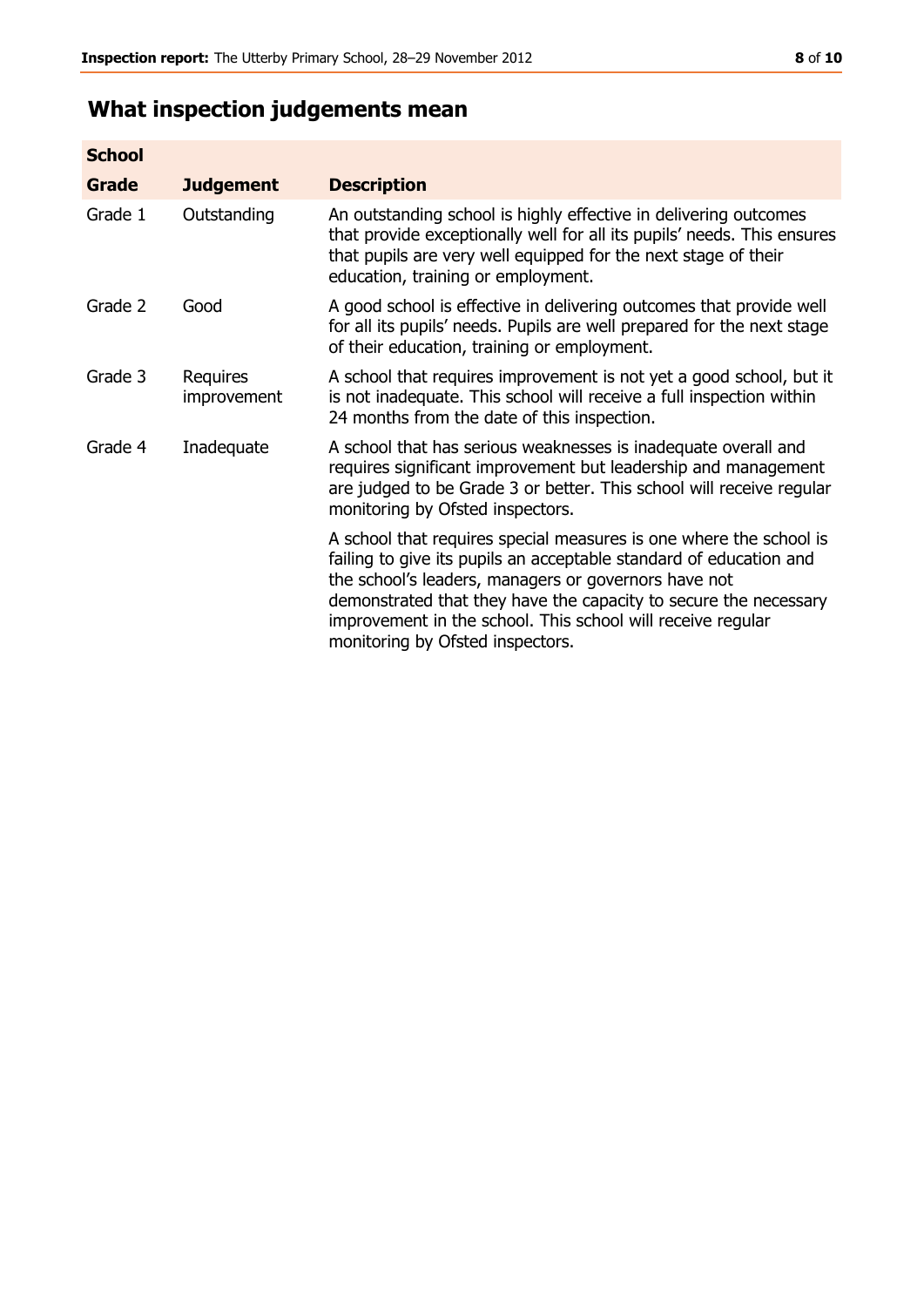# **School details**

| Unique reference number  | 120484       |
|--------------------------|--------------|
| <b>Local authority</b>   | Lincolnshire |
| <b>Inspection number</b> | 403743       |

This inspection of the school was carried out under section 5 of the Education Act 2005.

| <b>Type of school</b>                      | Primary                            |
|--------------------------------------------|------------------------------------|
| <b>School category</b>                     | Community                          |
| Age range of pupils                        | $4 - 11$                           |
| <b>Gender of pupils</b>                    | Mixed                              |
| <b>Number of pupils on the school roll</b> | 57                                 |
| <b>Appropriate authority</b>               | The governing body                 |
| <b>Chair</b>                               | Jacqui Wells                       |
| <b>Headteacher</b>                         | Sarah Hall (executive headteacher) |
| Date of previous school inspection         | 1 March 2010                       |
| <b>Telephone number</b>                    | 01472 840280                       |
| <b>Fax number</b>                          | 01472 840280                       |
| <b>Email address</b>                       | sarah.hall@utterby.lincs.sch.uk    |